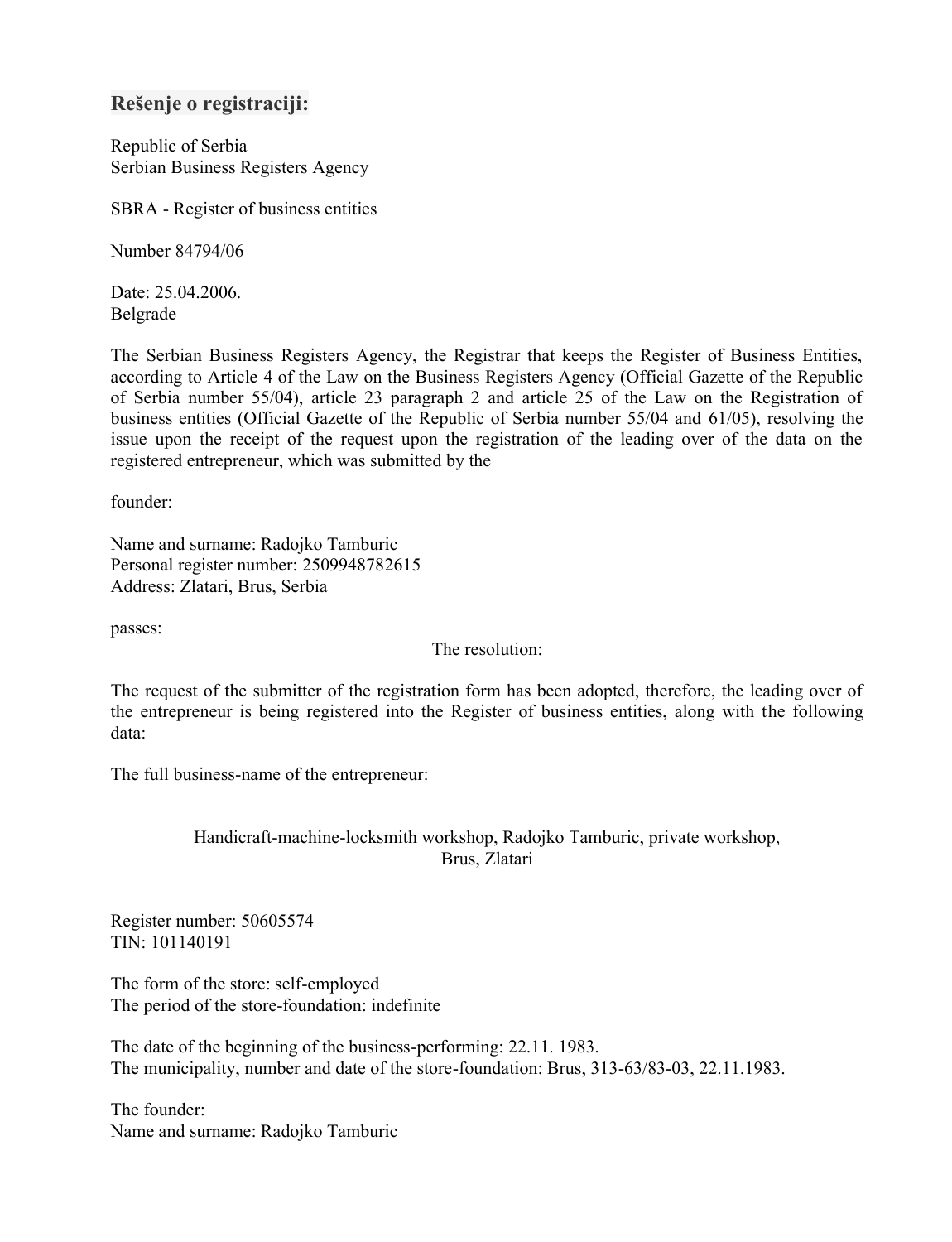Personal register number: 250994882615 Address: Zlatari, Brus, Serbia

The registered office: Zlatari, Brus, Serbia Major business-activity: 28520-General machine operations.

The data on the premises outside the registered office: Address: Borisav Stefanovic 31, Krusevac, Krusevac, Serbia Business-activity: 21210-The production of the corrugated paper and of the corrugated cardboard and of the paper and cardboard packing material.

The numbers of the current bank accounts: 160-39363-36

The contact data: Telephone number 1: +381 037 839 000 Telephone number 2: +381 037 839 007

#### The exposition:

On 20.04.2006., the submitter of the registration form submitted the registration form to The Serbian Business Registers Agency, to the Register of Business Entities, to be exact, for the leading over the entrepreneur into the Register of Business Entities as:

## Handicraft-machine-locksmith workshop Radojko Tamburic, private workshop Brus, Zlatari

Making decision upon the receipt of the submitter of the registration form, considering the fact that the conditions required by the law have been fulfilled, the Registrar passed the resolution as done in the enacting clause:

In accordance with article 84 paragraph 1 of the Law on the Registration of business entities (Official Gazette of the Republic of Serbia, number 55/04 and 61/05), the compensation for this registration is not to be paid.

The instruction on the legal redress: The appeal against this resolution may be submitted to the Minister in charge of the activities bound to the economy of the Republic of Serbia, within the period of eight days from the day of the receipt of this resolution, and all this via the Serbian Business Registers Agency.

> The Registrar Miladin Maglov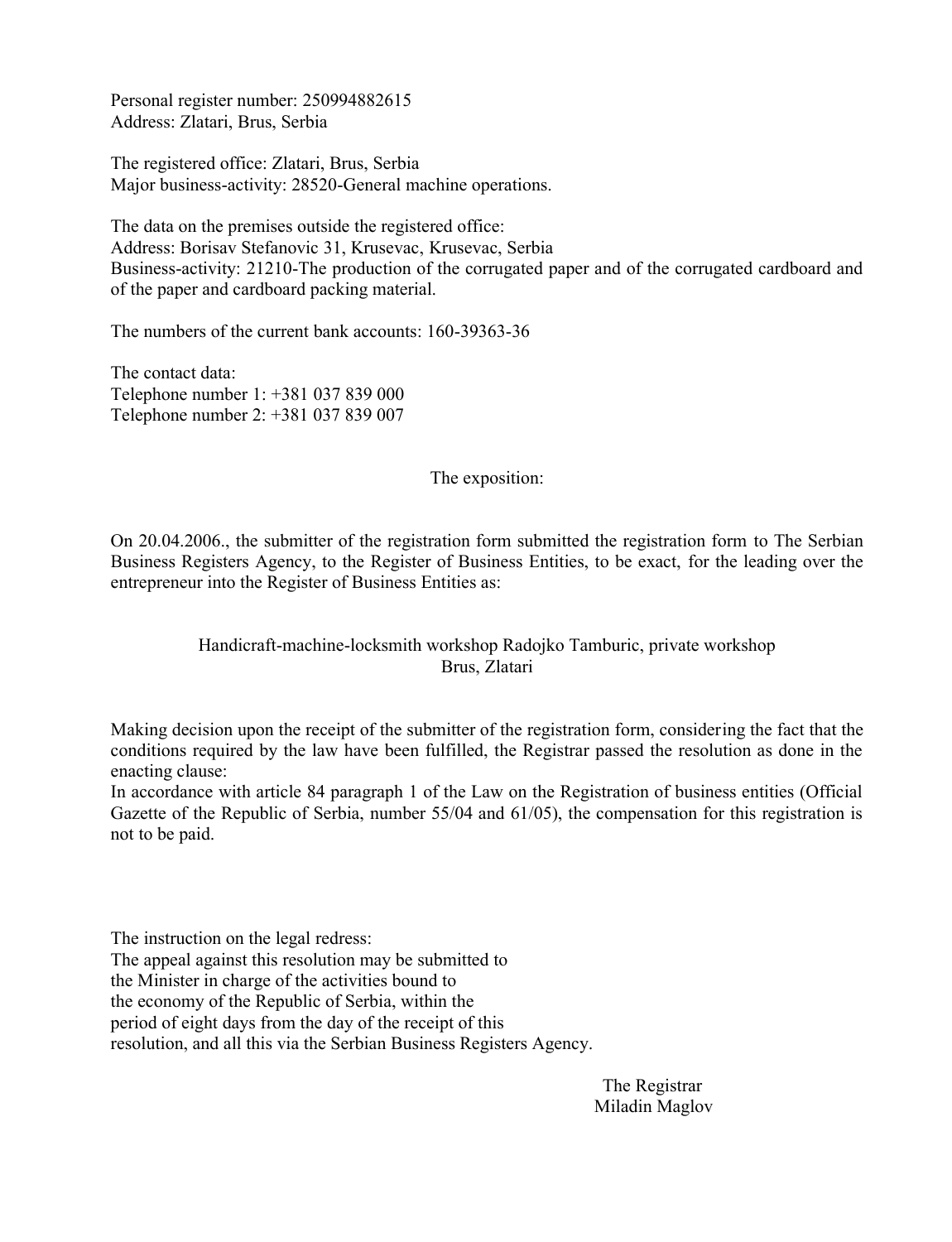

АПР - Регистар привредних субјеката

Број БП 84794/06

Датум 25.04.2006 године Београд

Агенција за привредне регистре, Регистратор који води Регистар привредних субјеката, на основу чл. 4. Закона о агенцији за привредне регистре (Службени гласник РС бр. 55/04), чл. 23. став 2. и чл. 25. Закона о регистрацији привредних субјеката (Службени гласник РС бр.55/04 и 61/05), решавајући по захтеву за регистрацију превођења података о регистрованом предузетнику, који је поднет од стране:

оснивача:

Име и презиме: Радојко Тамбурић JMEF: 2509948782615 Адреса: Златари, Брус, Србија и Црна Гора

доноси:

# **PEILEHE**

Усваја се захтев подносиоца регистрационе пријаве те се у Регистар привредних субјеката уписује превођење предузетника, са следећим подацима:

Пуно пословно име предузетника:

#### ZANATSKA MAŠINBRAVARSKA RADNJA RADOJKO TAMBURIĆ PR **BRUS, ZLATARI**

Матични број: 50605574 ПИБ: 101140191

Облик радње: самостална Рок на који је радња основана: неодређено време, Датум почетка обављања делатности: 22.11.1983 Општина, број и датум решења о оснивању радње: Брус, 313-63/83-03, 22.11.1983.

Оснивач: Име и презиме: Радојко Тамбурић JMEF: 2509948782615 Адреса: Златари, Брус, Србија и Црна Гора

Седиште: Златари, Брус, Србија и Црна Гора Претежна делатност: 28520 - Општи машински радови

Страна 1 од 2